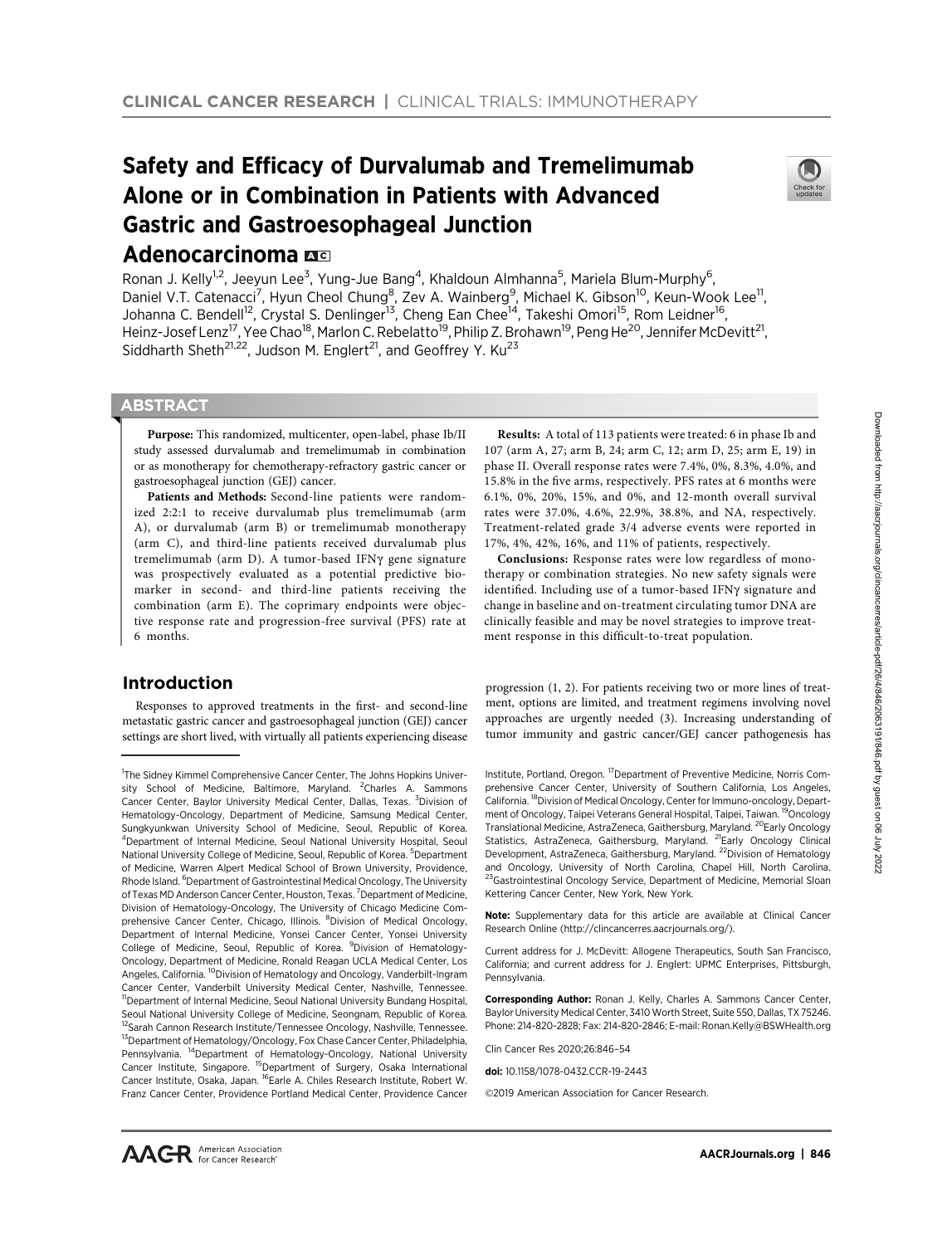# Translational Relevance

In this randomized, multicenter phase 1b/II clinical study of metastatic/recurrent gastric or gastroesophageal junction cancer  $(n = 113)$ , durvalumab plus tremelimumab demonstrated low response rates, a 12-month overall survival (OS) rate similar to that reported previously for checkpoint inhibitor combination, and a tolerable safety profile. Prospectively screening patients using a novel RNA-based IFNg signature from archival tissue was feasible, but this patient selection did not improve clinical response. Changes in circulating tumor DNA variant allele frequency correlated with median progression-free survival and OS, suggesting utility as an early indicator of clinical benefit.

fueled investigations of immune checkpoint inhibitors (ICI) in the setting of chemotherapy-refractory advanced or metastatic gastric cancer/GEJ cancer. Trials of anti–PD-1 and anti–CTL protein 4 (CTLA-4) ICIs (4–9), including pembrolizumab (5, 9) and nivolumab (7) as monotherapy and nivolumab in combination with ipilimumab, have shown durable clinical responses with acceptable toxicity profiles (6).

Although the antitumor effect and long-term durability observed in responders treated with ICI monotherapy and combination therapy are encouraging, the identification of novel predictive biomarkers to predict response is paramount. Approximately 40% of patients with gastric cancer/GEJ cancer express PD-L1 on tumor and immune cells (5, 10). In addition, microsatellite instability status (MSI) is associated with an improved prognosis as well as a reduced risk of lymph node metastasis, tumor invasion, and mortality (11, 12).

Interferon-gamma (IFNg) produced by activated T cells and natural killer cells can directly upregulate PD-L1 expression and promote cytotoxicity through tumor-infiltrating macrophages recruitment, cytotoxic T-cell proliferation, and nitric oxide production. T-cell inflamed tumors show a high IFN $\gamma$  signature (13). An IFN $\gamma$  gene signature associated with improved response to pembrolizumab in multiple tumor indications, including gastric cancer/GEJ cancer has been identified (14). Similarly, patients with non–small-cell lung cancer receiving durvalumab with high expression of a four-gene signature comprising  $IFN\gamma$ , CD274, LAG3, and CXCL9 had higher overall response rates, longer progression-free survival (PFS), and improved overall survival (OS) than those with low expression, and these findings were replicated in an independent urothelial cancer cohort (15). Given the moderate-to-high expression of IFN $\gamma$  signature in a subset of gastric cancer/GEJ tumors, we performed a prospective evaluation of patients based on signature status.

The anti–PD-L1 antibody durvalumab has demonstrated durable clinical activity and a manageable safety profile in multiple tumor types, including gastric cancer/GEJ cancer (16–19). In addition, the anti–CTLA-4 antibody tremelimumab has the potential to interrupt a key coinhibitory signal, thus leading to T-cell activation in advanced gastric cancer/GEJ cancer (10, 20). In this study, we investigated the potential clinical benefits of durvalumab and tremelimumab in combination and as monotherapy in chemotherapy-refractory advanced gastric cancer/GEJ cancer. We also prospectively evaluated the ability of a tumor-based IFNg gene signature to identify a subset of secondand third-line patients with gastric cancer/GEJ cancer who were most likely to respond to dual ICI therapy.

# Patients and Methods

## Study design and treatments

This study is registered with ClinicalTrials.gov (NCT02340975) and was conducted at 30 centers globally, including sites in Canada (2), Japan (3), Korea (4), Singapore (2), Taiwan (3), and the United States (16), from March 2015 to January 2018. The study protocol and amendments were approved by local institutional boards and performed in accordance with the Declaration of Helsinki and is consistent with International Conference on Harmonisation, Good Clinical Practice, and applicable regulatory requirements. All patients provided written informed consent.

The phase Ib portion of the study ( $N = 6$ ) involved a safety run-in assessment of durvalumab and tremelimumab at doses and schedules selected for dose expansion in patients with gastric or GEJ adenocarcinoma. Patients received durvalumab 20 mg/kg plus tremelimumab 1 mg/kg i.v. every 4 weeks (Q4W) for four cycles, followed by durvalumab 10 mg/kg every 2 weeks (Q2W) for up to 12 months (16). Patients were monitored for dose-limiting toxicities before enrollment in phase II (Supplementary Fig. S1).

In the phase II portion ( $N = 88$ ), 63 patients with disease refractory to one platinum- or fluoropyrimidine-based chemotherapy regimen were randomized 2:2:1 to one of three second-line treatment arms: A, B, or C. Third-line patients who had progressed on two regimens enrolled in arm D ( $n = 25$ ). Patients in all arms were treated for up to 12 months. Patients in arms A and D received durvalumab 20 mg/kg plus tremelimumab 1 mg/kg Q4W for four cycles, followed by durvalumab 10 mg/kg Q2W. Patients in arm B received durvalumab monotherapy (10 mg/kg) Q2W. Patients in arm C received tremelimumab monotherapy (10 mg/kg) Q4W for seven doses and then every 12 weeks for two doses (for a total of up to 9 doses). Patients in the durvalumab and tremelimumab monotherapy arms could cross over to combination therapy at the time of disease progression if they met specific criteria. Those who did not have progression during the first 12 months and entered follow-up were eligible for retreatment for up to 12 months at the time of progression.

An additional arm (arm E;  $n = 19$ ) was added per a study amendment to prospectively evaluate the ability of a tumor-based IFNg gene signature in second- and third-line patients to identify patients with an increased likelihood of response. Prescreening was undertaken using archival formalin-fixed paraffin-embedded tissue to assign IFNy signature status with a custom, targeted RNA sequencing assay using Ion AmpliSeq (Thermo Fisher Scientific) sequencing technologies. The positive cutoff was established at the upper tertile of IFNg expression from an existing dataset, including data from arms A–D (15). Patients who were positive were eligible to be screened upon progression while receiving first- or second-line therapy. Patients enrolled in this arm received durvalumab 20 mg/kg and tremelimumab 1 mg/kg i.v. Q4W for four cycles, followed by durvalumab 10 mg/kg Q2W for  $\leq$ 12 months.

A prespecified interim analysis was performed on arms A and B after 20 patients were enrolled and followed for  $>8$  weeks to assess whether the criterion for expansion  $[\geq]2$  of 20 patients with complete response (CR), partial response (PR), or stable disease (SD) for 8 weeks] was met. If the criterion was not met, enrollment in arms A, B, and C could be stopped. Preliminary biomarker data could be used to support the decision to continue or stop enrollment. Similar interim analyses were planned for arm D (enrollment could stop if  $\leq$  2 of 25 patients had CR or PR) and arm E (enrollment could stop if  $\leq$ 3 of 20 patients had CR or PR).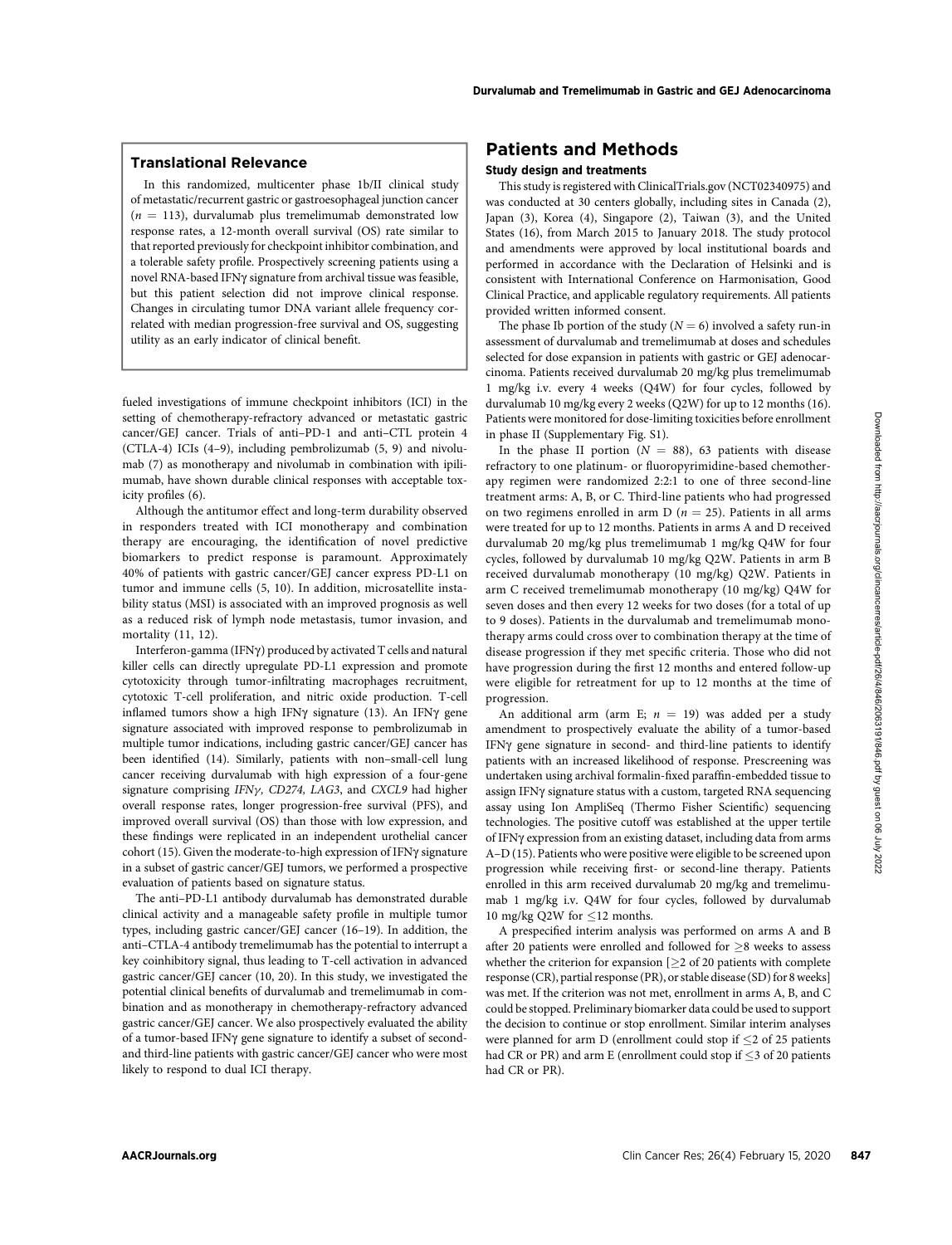#### Patients

Key inclusion criteria included histologic or cytologic confirmation of metastatic or recurrent gastric or GEJ adenocarcinoma that progressed after  $\leq$  2 lines of systemic platinum- or fluoropyrimidine-based chemotherapy and presence of a measurable lesion amenable to biopsy. Key exclusion criteria included HER2-overexpressing metastatic or recurrent gastric cancer/GEJ cancer; active or prior documented autoimmune or inflammatory disease within 3 years; and prior treatment with any immunotherapy.

#### Study assessments

The coprimary efficacy endpoints for the phase II portion were the confirmed objective response rate (ORR) and PFS at 6 months (PFS-6) based on investigator assessment according to Response Evaluation Criteria in Solid Tumors (RECIST) version 1.1. Clinical activity was assessed by imaging every 8 weeks through end of treatment.

Secondary endpoints included the safety of durvalumab and tremelimumab in combination, durvalumab monotherapy, and tremelimumab monotherapy, including adverse events (AE) and serious AEs based on laboratory parameters, vital signs, and electrocardiograms. AEs were assessed and graded using the National Cancer Institute Common Terminology Criteria for AEs, version 4.0 (21). Clinical activity of durvalumab and tremelimumab in combination and as monotherapy was further assessed by disease control rate, duration of response, PFS, and OS.

PD-L1 expression was determined by IHC [Ventana PD-L1 (SP263) assay] and analyzed for correlation with clinical activity of durvalumab and tremelimumab. PD-L1 expression was determined to be positive if the proportion of tumor cells with staining at any intensity was  $\geq$ 1%.

#### Prognostic scores

Prognostic scores were retrospectively calculated to characterize the baseline features of the different treatment arms in phase II and allow retrospective analysis. These scores included the Royal Marsden Hospital (RMH) prognostic score (22) and the Gustave-Roussy Immune (GRIm)-score (23). The RMH score is based on three objective variables: number of metastatic sites ( $\lt$ 3 or  $\geq$ 3 sites), lactate dehydrogenase level [less than the upper limit of normal (ULN) or greater than or equal to the ULN], and serum albumin level (<3.5 or  $\geq$ 3.5 g/dL). For each variable, the score was validated in patients treated with cytotoxic and targeted therapies (22). Patients with a lower RMH score at baseline (0 or 1) had a longer median OS than patients with a poor prognostic score (2 or 3). The GRIm score is based on serum albumin level, lactate dehydrogenase level, and neutrophil-tolymphocyte ratio. Patients with a high GRIm score (>1) had inferior OS compared with those with a lower score (0 or 1). This has been prospectively validated for patients in phase 1 trials receiving immunotherapy (23).

## Circulating tumor DNA

A 73-gene panel measured DNA variants using the Guardant360 assay in plasma circulating tumor DNA (ctDNA). Treatment arms were combined to demonstrate associations of changes in mutation variant allele frequencies (VAF) with clinical response. Mutation VAFs and total mutation count of patient single-nucleotide variants and insertions/deletions were correlated with clinical outcomes. ORR was calculated according to RECIST 1.1. Cox proportional HRs were calculated while adjusting for age, sex, Eastern Cooperative Oncology Group performance status, line of therapy, and treatment arm.

### Statistical analyses

All analyses were performed for the as-treated population, which included patients who received one or more dose of any study drug. The coprimary efficacy endpoints of ORR and PFS-6 were based on RECIST 1.1. For ORR, the two-sided 95% exact confidence intervals (CI) were estimated using binomial distribution. For PFS-6, Kaplan– Meier estimates were provided along with two-sided 95% CIs. Sample size determination was based primarily on providing sufficient precision for estimating ORR and PFS-6. The targeted ORR range was approximately 35%; with full enrollment the study would have had 85% power to detect a difference in ORR of 35% in arm A and 10% in arm B. The targeted PFS-6 rate was 53%, corresponding to a median PFS of 6.6 months or a 50% improvement over the median PFS reported for ramucirumab  $+$  paclitaxel (24).

# Results

At the data cutoff of August 24, 2018, 107 patients had been enrolled in the phase II portion. Before the phase II portion, six patients were enrolled in a phase Ib safety run-in period. Three patients received one prior line of therapy, and the remaining had two or more lines. Although no responses were observed, two patients had SD (Supplementary Table S1). Five of six patients had a treatment-related AE  $(TRAE)$ 

Fifty-two patients had received durvalumab in combination with tremelimumab (27 second line and 25 third line), 24 had received durvalumab monotherapy, and 12 had received tremelimumab monotherapy. The median duration of follow-up was 9.2, 3.5, 9.2, and 10.7 months in arms A, B, C, and D, respectively. An additional 19 second- or later-line patients received durvalumab and tremelimumab in the IFNg-high group. Baseline characteristics of patients in arms A through E are shown in Table 1.

At the prespecified interim analysis, further enrollment in arms A, B, and C was stopped at the sponsor's discretion despite meeting the prespecified criteria for expansion, based on the evolving immunotherapy landscape in gastric cancer/GEJ cancer. The discontinuation of enrollment in arms A, B, and C was not due to safety concerns. Similarly, an interim analysis on data for 19 patients in arm E also led to discontinuation of enrollment for that cohort.

#### **Efficacy**

No significant differences among the treatment arms were observed in ORR and PFS (Table 2; Supplementary Fig. S2). The confirmed ORR was 7.4% (two of 27 patients; 95% CI, 0.9%–24.3%) in arm A compared with 0% in arm B (durvalumab monotherapy; 0 of 24 patients; 95% CI, 0%–14.2%) and 8.3% in arm C (tremelimumab monotherapy; one of 12 patients; 95% CI, 0.2%–38.5%; Table 2; Fig. 1). The PFS rate at 6 months was 6.1% (95% CI, 0.5%–22.2%), 0% (95% CI, NA), and 20.0% (95% CI, 3.1%–47.5%), respectively.

The median OS was 9.2 months (95% CI, 5.4–12.6 months), 3.4 months (95% CI, 1.7–4.4 months), and 7.7 months (95% CI, 2.1–13.7 months) in the combination therapy (arm A), durvalumab monotherapy (arm B), and tremelimumab monotherapy (arm C) arms, respectively (Fig. 2). The OS rate at 12 months in the combination therapy arm (arm A) was 37.0% (95% CI, 19.6%–54.6%) compared with 4.6% (95% CI, 0.3%–19.0%) and 22.9% (95% CI, 3.5%–52.4%) in the durvalumab monotherapy and tremelimumab monotherapy arms, respectively. The OS rate at 24 months was 18.5% (95% CI, 6.7%–34.8%) in the combination therapy arm, 0% in the durvalumab monotherapy arm, and 11.5% (95% CI, 0.6%–39.6%) in the tremelimumab monotherapy arm.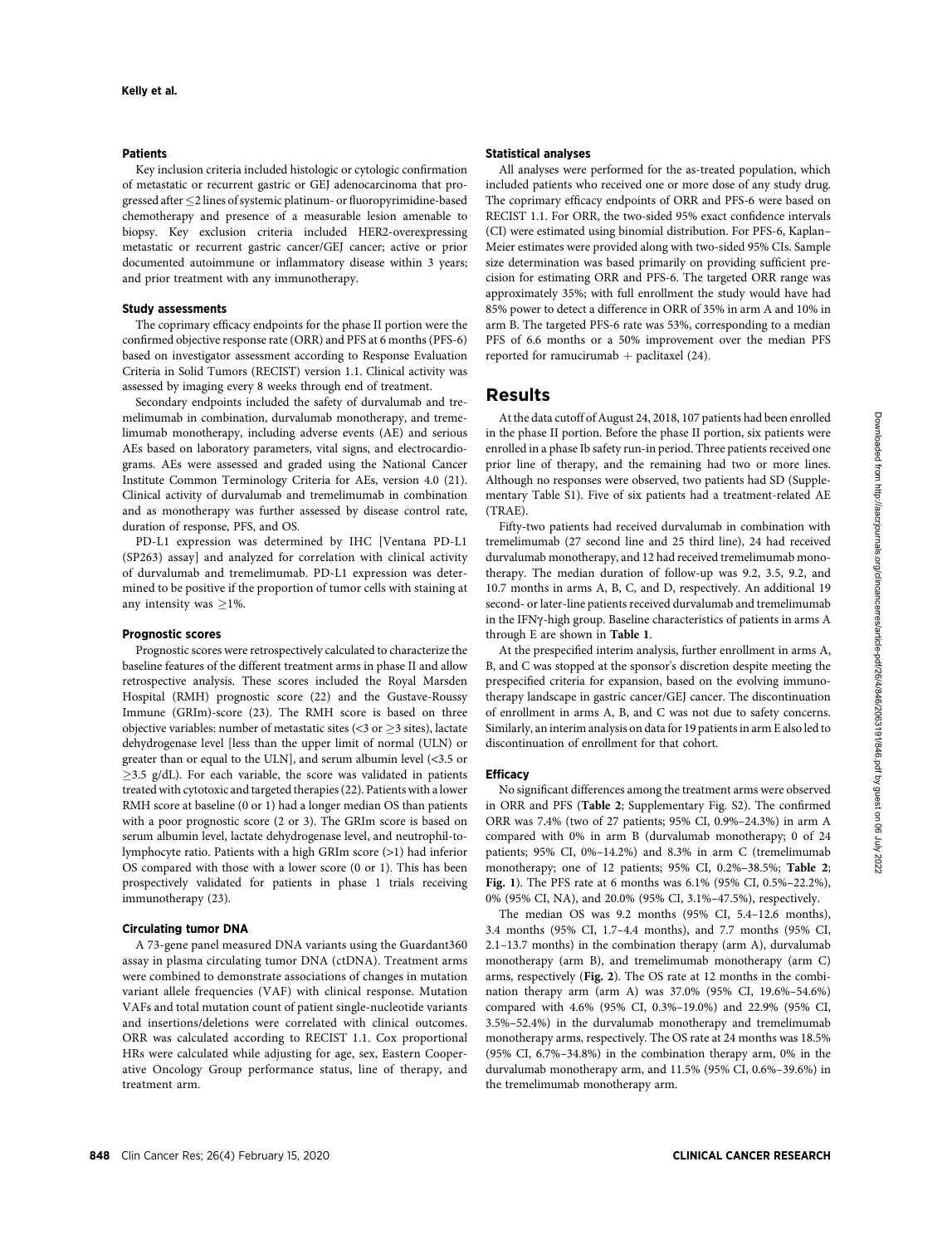## Table 1. Baseline characteristics.

| <b>Characteristics</b>                                 | Arm A<br>$2L D+T$ | Arm B<br><b>2LD</b> | Arm C<br>$2L$ T | Arm D<br>$3L D+T$ | Arm E<br>2L/3L D+T IFN $\gamma+$<br>$(n = 19)$ |  |
|--------------------------------------------------------|-------------------|---------------------|-----------------|-------------------|------------------------------------------------|--|
| No. of patients                                        | $(n = 27)$        | $(n = 24)$          | $(n = 12)$      | $(n = 25)$        |                                                |  |
| Median age (range), years                              | 64.0 (27-78)      | 60.0 (29-79)        | 54.0 (19-74)    | 59.0 (35-75)      | 57.0 (32-82)                                   |  |
| Male, $n$ (%)                                          | 20(74.1)          | 19 (79.2)           | 8(66.7)         | 16(64.0)          | 14(73.7)                                       |  |
| Race, $n$ $(\%)^a$                                     |                   |                     |                 |                   |                                                |  |
| Asian                                                  | 7(25.9)           | 11(45.8)            | 5(41.7)         | 12(48.0)          | 13 (68.4)                                      |  |
| Other                                                  | 0                 | 0                   | 1(8.3)          | 0                 | 0                                              |  |
| White                                                  | 20 (74.1)         | 13 (54.2)           | 6(50.0)         | 13 (52.0)         | 6(31.6)                                        |  |
| Extent of disease at study entry, $n$ (%) <sup>b</sup> |                   |                     |                 |                   |                                                |  |
| Locoregionally recurrent only                          | 2(7.4)            | 1(4.2)              | 2(16.7)         | $\mathsf{O}$      | $\mathsf{O}$                                   |  |
| Locoregionally recurrent with metastasis               | 14 (51.9)         | 14 (58.3)           | 2(16.7)         | 13 (52.0)         | 9(47.4)                                        |  |
| Metastasis without locoregional recurrence             | 11(40.7)          | 9(37.5)             | 8(66.7)         | 12(48.0)          | 10(52.6)                                       |  |
| PD-L1 status, $n$ (%) <sup>c</sup>                     |                   |                     |                 |                   |                                                |  |
| High <sup>d</sup>                                      | 14 (51.9)         | 9(37.5)             | 6(50.0)         | 5(20.0)           | 9(47.4)                                        |  |
| Low/negative                                           | 10(37.0)          | 11(45.8)            | 4(33.3)         | 15(60.0)          | 3(15.8)                                        |  |
| Unknown <sup>e</sup>                                   | 3(11.1)           | 4(16.7)             | 2(16.7)         | 5(20.0)           | 7(36.8)                                        |  |
| RMH score, $n$ (%) <sup>f</sup>                        |                   |                     |                 |                   |                                                |  |
| 0                                                      | 15(55.6)          | 5(20.8)             | 6(50.0)         | 11(44.0)          | 5(26.3)                                        |  |
|                                                        | 6(22.2)           | 4(16.7)             | 3(25.0)         | 9(36.0)           | 7(36.8)                                        |  |
| $\overline{2}$                                         | 6(22.2)           | 15 (62.5)           | 3(25.0)         | 4(16.0)           | 5(26.3)                                        |  |
| 3                                                      | 0                 | 0                   | 0               | $\Omega$          | 2(10.5)                                        |  |
| Unknown                                                | $\mathbf 0$       | $\circ$             | $\circ$         | 1(4.0)            | 0                                              |  |
| GRIm score, $n$ (%) <sup>t</sup>                       |                   |                     |                 |                   |                                                |  |
| 0                                                      | 12(44.4)          | 7(29.2)             | 3(25.0)         | 15(60.0)          | 7(36.8)                                        |  |
|                                                        | 12(44.4)          | 10(41.7)            | 8(66.7)         | 6(24.0)           | 6(31.6)                                        |  |
| 2                                                      | 1(3.7)            | 4(16.7)             | 1(8.3)          | 2(8.0)            | 5(26.3)                                        |  |
| 3                                                      | 0                 | 2(8.3)              | 0               | 1(4.0)            | 1(5.3)                                         |  |
| Unknown                                                | 2(7.4)            | 1(4.2)              | 0               | 1(4.0)            | 0                                              |  |

<sup>a</sup>Each race category counts patients who selected only that category.

<sup>b</sup>Information is missing for one patient in arm B.

c PD-L1 expression was determined using the VENTANA SP263 assay.

 $\sigma$ PD-L1 high was defined as  $\geq$ 1% tumor cells at baseline.

ePD-L1 unknown was defined as percentage of tumor cells not available at baseline.

f RMH or GRIm score of 2 or 3 was classified as a high score.

## Table 2. Efficacy endpoints.

|                                                                                                                                                                                                                                                                                                                                                                                                                                       | Arm A<br>2L D $+T$                                                                                                                                                                                                                                               | Arm B                                                                                                                                                                                              | Arm C                                                                                                                                                                                                                                                              | Arm D                                                                                                                                                                                                                                                       |                                                                                                                                                                                                                             |  |
|---------------------------------------------------------------------------------------------------------------------------------------------------------------------------------------------------------------------------------------------------------------------------------------------------------------------------------------------------------------------------------------------------------------------------------------|------------------------------------------------------------------------------------------------------------------------------------------------------------------------------------------------------------------------------------------------------------------|----------------------------------------------------------------------------------------------------------------------------------------------------------------------------------------------------|--------------------------------------------------------------------------------------------------------------------------------------------------------------------------------------------------------------------------------------------------------------------|-------------------------------------------------------------------------------------------------------------------------------------------------------------------------------------------------------------------------------------------------------------|-----------------------------------------------------------------------------------------------------------------------------------------------------------------------------------------------------------------------------|--|
| <b>Endpoint</b>                                                                                                                                                                                                                                                                                                                                                                                                                       | $(n = 27)$                                                                                                                                                                                                                                                       | 2L D<br>$(n = 24)$                                                                                                                                                                                 | $2L$ T<br>$(n = 12)$                                                                                                                                                                                                                                               | $3L D+T$<br>$(n = 25)$                                                                                                                                                                                                                                      | Arm E<br>2L/3L D+T IFN $\gamma+$<br>$(n = 19)$                                                                                                                                                                              |  |
| ORR, <i>n</i> (%; 95% CI)<br>Complete response<br>Partial response<br>Stable disease<br>Progressive disease<br>Nonevaluable <sup>a</sup><br>Ongoing response rate<br>DCR, n (%; 95% CI)<br>DCR24, n (%; 95% CI)<br>Median time to response, weeks (95% CI)<br>Median duration of response (95% CI), weeks<br>Median PFS (95% CI), months<br>PFS-6 (95% CI), %<br>Median OS (95% CI), months<br>OS-12 (95% CI), %<br>OS-24 (95% CI), % | $2(7.4; 0.9 - 24.3)$<br>0<br>2(7.4)<br>5(18.5)<br>15(55.6)<br>5(18.5)<br>2(100)<br>$7(25.9; 11.1 - 46.3)$<br>$2(7.4; 0.9 - 24.3)$<br>$16.1(8.1 - 24.0)$<br>NA.<br>$1.8(1.6-3.3)$<br>$6.1(0.5-22.2)$<br>$9.2(5.4-12.6)$<br>37.0 (19.6-54.6)<br>$18.5(6.7 - 34.8)$ | $0(0; 0-14.2)$<br>O<br>0<br>3(12.5)<br>14 (58.3)<br>7(29.2)<br>NA.<br>$3(12.5; 2.7-32.4)$<br>$0(0; 0-14.2)$<br>NA<br>NA.<br>$1.6(1.0-1.8)$<br>NA.<br>$3.4(1.7-4.4)$<br>$4.6(0.3-19.0)$<br>$0(0-0)$ | $1(8.3; 0.2 - 38.5)$<br>0<br>1(8.3)<br>2(16.7)<br>5(41.7)<br>4 (33.3)<br>$\Omega$<br>$3(25.0; 5.5-57.2)$<br>$3(25.0; 5.5-57.2)$<br>$11.6$ (NA-NA)<br>20.1 (NA-NA)<br>$1.7(0.8-5.3)$<br>20.0 (3.1-47.5)<br>$7.7(2.1-13.7)$<br>22.9 (3.5–52.4)<br>$11.5(0.6 - 39.6)$ | $1(4.0; 0.1 - 20.4)$<br>0<br>1(4.0)<br>6(24.0)<br>14 (56.0)<br>4 (16.0)<br>O.<br>7 (28.0; 12.1-49.4)<br>$3(12.0; 2.5-31.2)$<br>31.1 (NA-NA)<br>32.3 (NA-NA)<br>$1.8(1.6-3.5)$<br>15.0 (4.0–32.6)<br>$10.6(4.8-14.8)$<br>38.8 (19.2-58.1)<br>$9.7(1.7-26.5)$ | $3(15.8; 3.4-39.6)$<br>1(5.3)<br>2(10.5)<br>1(5.3)<br>12(63.2)<br>3(15.8)<br>1(33.3)<br>$4(21.1; 6.1-45.6)$<br>3 (15.8; 3.4-39.6)<br>$7.7(7.3-8.0)$<br>13.3 (8.1-NA)<br>$1.8(1.6-1.9)$<br>NA.<br>$7.0(2.4-7.5)$<br>ΝA<br>ΝA |  |

Abbreviations: 2L, received treatment in the second-line setting; 3L, received treatment in the third-line setting; D, durvalumab; DCR, disease control rate (complete response + partial response + stable disease); DCR24, DCR at 24 weeks (complete response + partial response + stable disease ≥24 weeks); NA, not applicable; OS-12, OS rate at 12 months; OS-24, OS rate at 24 months; T, tremelimumab.

a Nonevaluable includes patients with only a baseline assessment or a response of complete response, partial response, or stable disease at an interval of <54 days (the minimum criteria for stable disease duration) without subsequent disease evaluation and patients who had all overall response evaluations assessed as nonevaluable.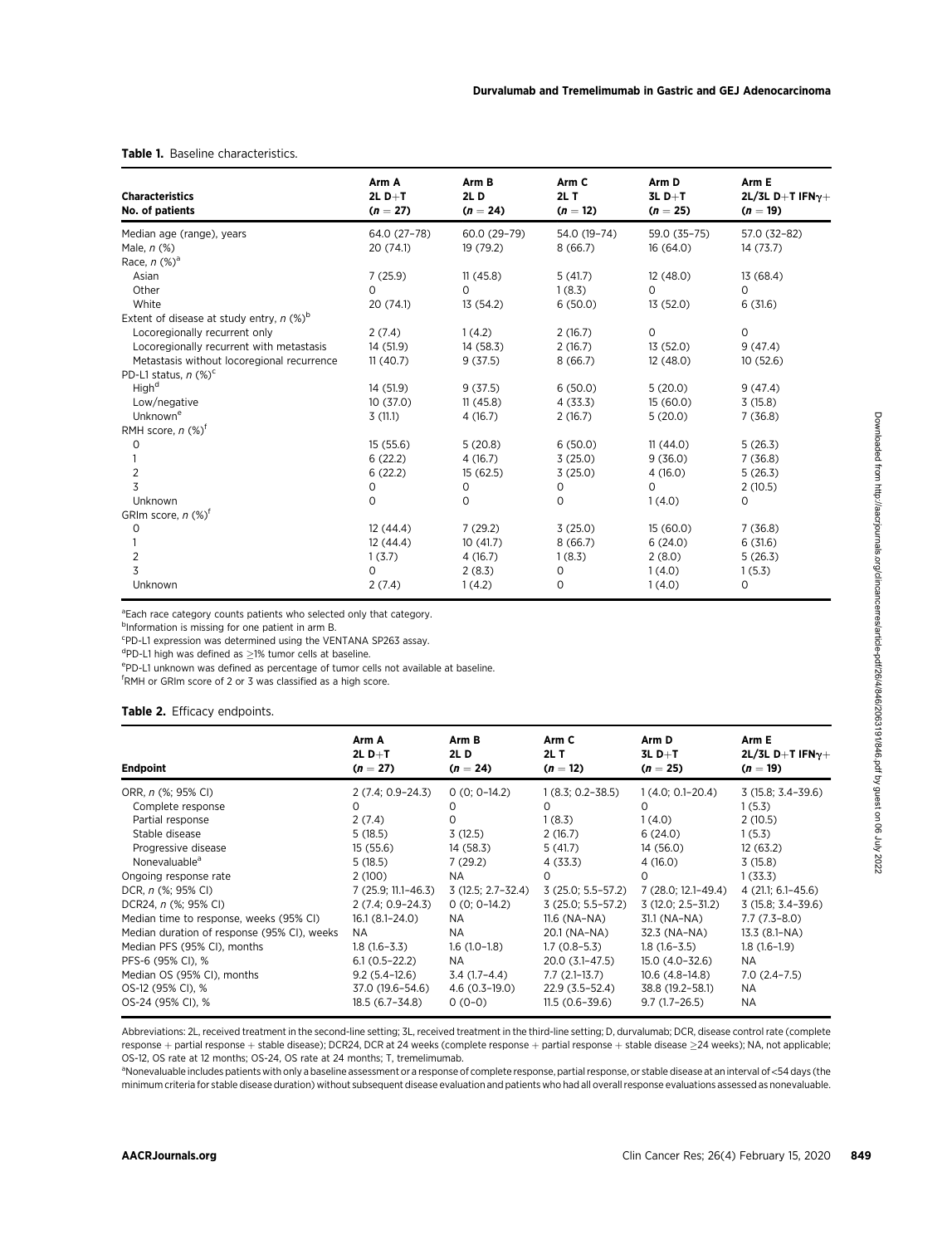

# Figure 1.

Three-dimensional waterfall and swim plots of arm A (A), arm B (B), arm C (C), arm D (D), and arm E (E). The x-axis depicts individual patients; the y-axis depicts best change from baseline (%). CR, PD, SD, PR, and SD were all per RECIST 1.1. Blue dot represents new lesion. The z-axis represents duration of treatment (weeks); red dot, ongoing therapy. White dot, baseline tumor size (mm); NE, not evaluable.

In arm D, in which 25 third-line patients were enrolled and received combination durvalumab and tremelimumab, the observed ORR was 4.0% (1 of 25 patients; 95% CI, 0.1%–20.4%) and median OS was 9.2 months (95% CI, 5.4–12.6 months). The PFS rate at 6 months was 15.0% (95% CI, 4.0%–32.6%). The OS rates at 12 and 24 months were 38.8% (95% CI, 19.2%–58.1%) and 9.7% (95% CI, 1.7%–26.5%), respectively.

In arm E, 176 patients had tumor samples submitted for prescreening; 27 were ultimately screened. Nineteen patients were enrolled, with a median follow-up duration of 5.8 months. Among the samples prescreened for potential enrollment, the IFNg gene signature assay had a 70% success rate. The primary reason for failure was insufficient tissue resulting in insufficient nucleic acid available for RNA sequencing. The distribution of patients observed in the cohort was as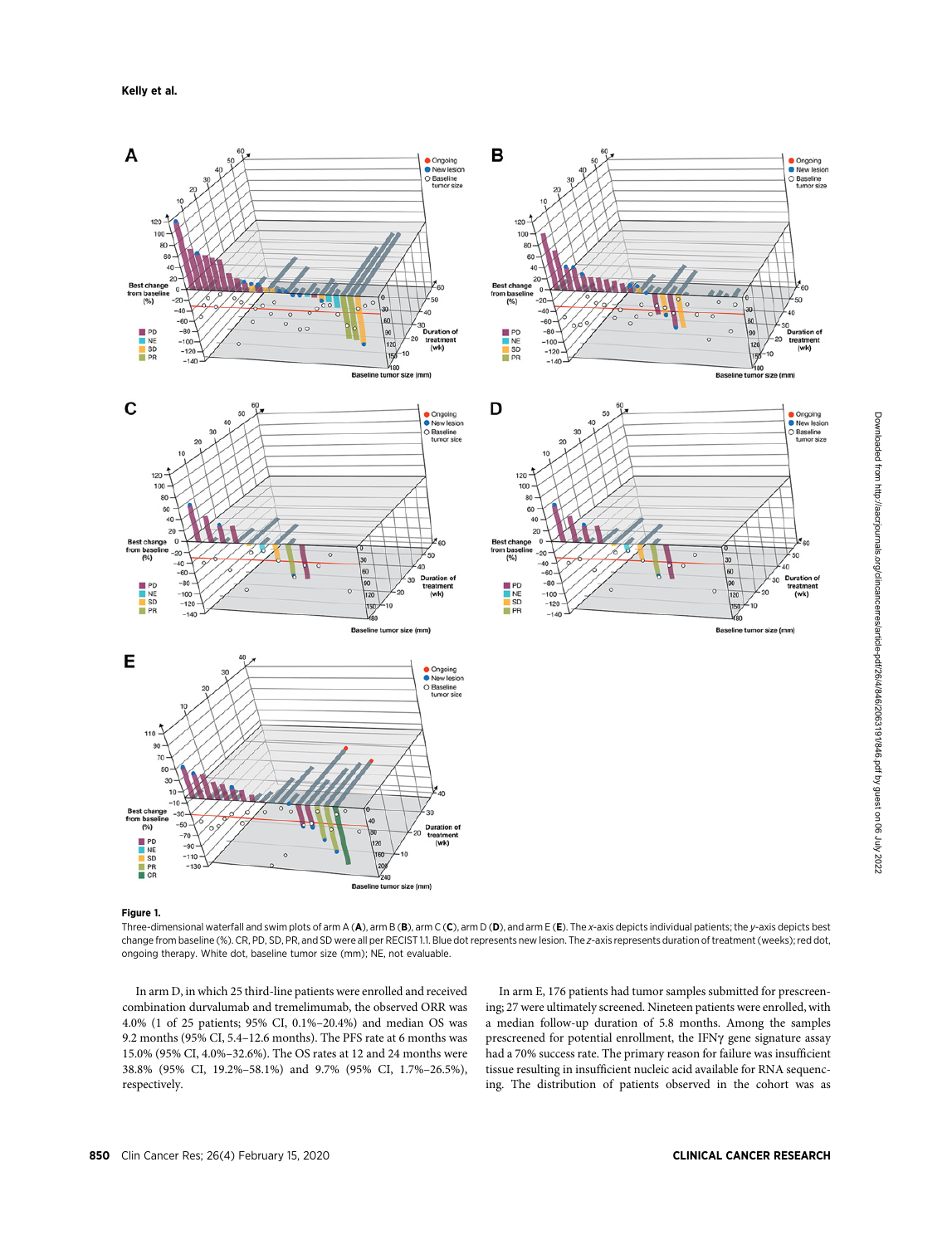

Prognostic scores



expected, with 37.5% of prescreened patients having an elevated signature and 62.5% not having elevated expression. There was one CR (5%), two confirmed PRs (10.5%), and one patient (5%) with SD; the ORR was 15.8% (3 of 19 patients; 95% CI, 3.4%–39.6%). Duration of response was 13.3 weeks (range, 8.1–16.3 weeks). Median PFS was 1.8 months (95% CI, 1.6–1.9 months), PFS rate at 6 months was 0% (95% CI, NA), and median OS was 7.0 months (95% CI, 2.4– 7.5 months). We correlated the degree of IFNy gene signature intensity with best overall response (Supplementary Fig. S3). Interestingly, in patients achieving CR or PR ( $n = 3$ ), there was no difference in IFN $\gamma$ intensity ( $-2.84$  vs.  $-2.83$ ;  $P = 0.99$ ) compared with those who had progressive disease (PD;  $n = 14$ ).

### GRiM scores (0–1 vs. >1) was observed in arms B and E than in other treatment arms (92.6%, 70.8%, 91.7%, 84.0%, and 68.4%, respectively), which may explain in part the decreased OS rates observed in these patients.

#### Biomarker evaluations

MSI status was obtained for patients in all study cohorts (A–E), characterized using whole-exome sequencing (MSIsensor; ref. 25). A cutoff score of  $\geq$  10 was used to define MSI-high (MSI-H; ref. 26). One patient in arm C was MSI-H (score 13) and was a nonresponder. All other patients ( $n = 72$ ) were microsatellite stable (Fig. 3). PD-L1 status was available for 80.4% of patients (86/107). Clinical activity regarding PFS and OS was not affected by PD-L1 status (Supplementary Table S2). Furthermore, tumor mutation burden (TMB) was calculated using whole-exome sequencing. Median TMB in arms A–D was 2.13 mutations per megabase (Mb). There was no correlation with PFS or OS when comparing high versus low TMB based on median, upper tertile, and upper quartile cutoff points. In addition, no differences were observed on the basis of response status (Supplementary Fig. S4). In arm E, median TMB was 5.00 mutations per Mb (range, 2.02–7.59;





#### Figure 3.

MSI status based on responder status by arm. Data based on MSIsensor, which uses whole-exome sequencing for characterization of MSI status. Cut-off value  $\geq$  10 designates MSI-H. Red dots, responders (R); blue dots, nonresponders (NR).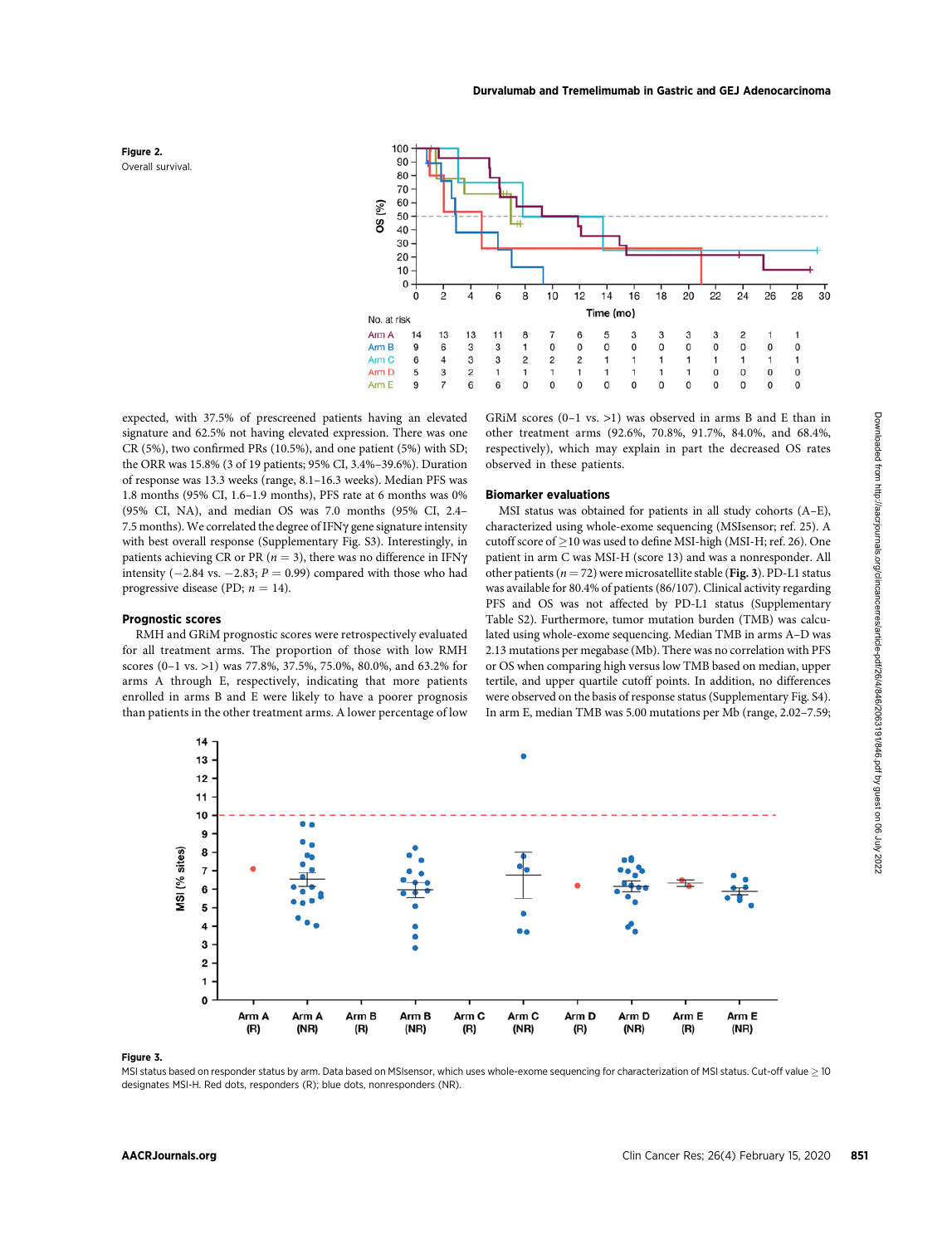#### Table 3. Treatment-related AEs, >10% any grade in any arm.

| <b>Adverse event</b>                        | Arms $A + D + E$<br>$2L/3L$ D+T<br>$(n = 71)$ |           | Arm B<br>2L D<br>$(n = 24)$ |             | Arm C<br>$2L$ T<br>$(n = 12)$ |           |
|---------------------------------------------|-----------------------------------------------|-----------|-----------------------------|-------------|-------------------------------|-----------|
|                                             | <b>Any Grade</b>                              | Grade 3/4 | Any Grade                   | Grade 3/4   | Any Grade                     | Grade 3/4 |
| Diarrhea                                    | 12(16.9)                                      | 2(2.8)    | 1(4.2)                      | 0           | 3(25.0)                       | 1(8.3)    |
| Aspartate aminotransferase increased        | 2(2.8)                                        | 0         | 0                           | O           | 3(25.0)                       | 1(8.3)    |
| Dyspnea                                     | 4(5.6)                                        | 0         | 0                           | 0           | 3(25.0)                       | 0         |
| Fatigue                                     | 14 (19.7)                                     | 2(2.8)    | 2(8.3)                      | O           | 2(16.7)                       | 1(8.3)    |
| Decreased appetite                          | 11(15.5)                                      | 1(1.4)    | 3(12.5)                     | 0           | 1(8.3)                        | 0         |
| Colitis                                     | 4(5.6)                                        | 3(4.2)    | 0                           | O           | 2(16.7)                       | 2(16.7)   |
| Pruritus                                    | 8(11.3)                                       | 0         | O                           | 0           | 2(16.7)                       | 0         |
| Rash <sup>a</sup>                           | 9(12.7)                                       | 1(1.4)    | O                           | O           | 2(16.7)                       | 0         |
| Alanine aminotransferase increased          | 1(1.4)                                        | 1(1.4)    | 0                           | 0           | 2(16.7)                       | 0         |
| Lipase increased                            | 2(2.8)                                        | 2(2.8)    | 0                           | O           | 2(16.7)                       | 1(8.3)    |
| Dermatitis acneiform                        | 1(1.4)                                        | 0         | $\Omega$                    | 0           | 2(16.7)                       | 1(8.3)    |
| Nausea                                      | 6(8.5)                                        | 1(1.4)    | 1(4.2)                      | 0           | 1(8.3)                        | 0         |
| Dry skin                                    | 2(2.8)                                        | 0         | 0                           | 0           | 2(16.7)                       | 0         |
| Amylase increased                           | 2(2.8)                                        | 2(2.8)    | 0                           | O           | 2(16.7)                       | 0         |
| Vomiting                                    | 4(5.6)                                        | 0         | O                           | 0           | 1(8.3)                        | 0         |
| Weight decreased                            | 4(5.6)                                        | 0         | O                           | 0           | Ο                             | 0         |
| Hyperglycemia                               | 3(4.2)                                        | 2(2.8)    | 0                           | 0           | Ο                             | 0         |
| Blood thyroid-stimulating hormone increased | 3(5.8)                                        | $\Omega$  | O                           | 0           |                               | 0         |
| Hypothyroidism                              | 3(5.8)                                        | 0         | $\Omega$                    | $\mathbf 0$ | 0                             | 0         |

<sup>a</sup>Pooled data for rash and rash maculopapular.

 $n = 11$ ). Similar to other arms, there was no correlation of TMB with response status.

ctDNA samples were obtained from 72 patients at baseline and 31 patients at both baseline and 9 weeks on treatment. Patients with PR showed a decrease ( $\Delta$ , -10.05%; P = 0.26) in VAF posttreatment, compared with a significant increase in mean VAF in patients with PD ( $\Delta$ , +8.14%; P = 0.03; Supplementary Fig. S5). This correlation was also observed in total mutation count in patients with PR  $(\Delta, -6.7;$  $P = 0.17$ ) compared with patients with PD ( $\Delta$ , +2.2; P = 0.06). Patients with a decrease in VAF at week 9 had longer median PFS [5.4 months; 95% CI, 3.7–not reached (NR; ref. 27) and OS (median, 13.8 months; 95% CI, 7.0–NR) than those with an increase in VAF [median PFS, 1.9 months (95% CI, 1.8–NR); HR, 0.33; 95% CI, 0.09–1.21] and median OS, 8.2 months (95% CI, 6.2–NR); HR, 0.07; 95% CI, 0.01– 0.66]. In addition, by using ctDNA, KRAS mutation (nonsynonymous single variant nucleotide) was identified in 2 of 113 patients (1.8%), both of whom had PD.

## Safety and tolerability

In the phase Ib portion, one of six patients had a dose-limiting toxicity of grade 3 hepatic function abnormality (transaminitis), which was initially attributed as possibly related to the investigational drug; further evaluation revealed that the patient had disease progression of liver metastases. The dose of 20 mg/kg durvalumab and 1 mg/kg tremelimumab was confirmed safe and tolerable for the phase II portion.

In the phase II part of this study, the proportion of patients reporting one or more TRAE was 33.3% in the durvalumab monotherapy arm and 66.7% in the tremelimumab monotherapy arm. The incidence of AEs varied between the combination treatment arms (A, 70.4%; D, 56.0%; E, 42.1%). The most frequently observed TRAEs ( $\geq$ 10% any grade in any treatment arm) included fatigue, diarrhea, decreased appetite, and pruritus (Table 3). TRAEs leading to treatment discontinuation occurred in 14.8% (4/27), 20.0% (5/25), and 5.3% (1/19) in the three combination therapy arms (arms A, D, and E), compared with 33.3% of patients (4/12) in the tremelimumab monotherapy arm and 4.2% of patients (1/24) in the durvalumab monotherapy arm. No TRAEs leading to death were observed.

# **Discussion**

This completed phase Ib/II study is the first to evaluate a PD-L1 and CTLA-4 combination strategy in metastatic gastric cancer/GEJ adenocarcinoma and shows that the combination of durvalumab and tremelimumab demonstrated numerically higher rates of confirmed response than durvalumab monotherapy. Twelve-month OS rates in the combined therapy arms were comparable with the combination of nivolumab with ipilimumab in the CheckMate 032 study (37% vs. 35%; ref. 6). As anticipated, the incidence of TRAEs was higher in the combination arm and the tremelimumab monotherapy arm than in the durvalumab monotherapy arm.

In this study, we prospectively screened patients with a novel RNA-based IFN $\gamma$  gene expression signature comprising IFN $\gamma$ , CD274, LAG3, and CXCL9. We found this approach to be feasible for patient selection with predictable assay performance. Although the ORRs with durvalumab and tremelimumab were higher in the IFN $\gamma$  signaturehigh group than those in unselected populations, survival outcomes remained similar. One important distinction between the assessment of the IFNg gene signature in this study and that used in previous studies (15) was the use of archival tissue rather than fresh tissue. We postulate that IFNy is a dynamic marker and scores can vary based on multiple factors, including timing of tissue acquisition, number of previous lines of therapy, and location of tissue acquisition (primary tumor vs. metastatic site). In this study, archival tissue was used due to availability and for pragmatic reasons to prevent delay in initiation of therapy in this fragile patient population. Given the added complexity of patient preselection and lack of substantial improvement in clinical outcomes, these results do not support further implementation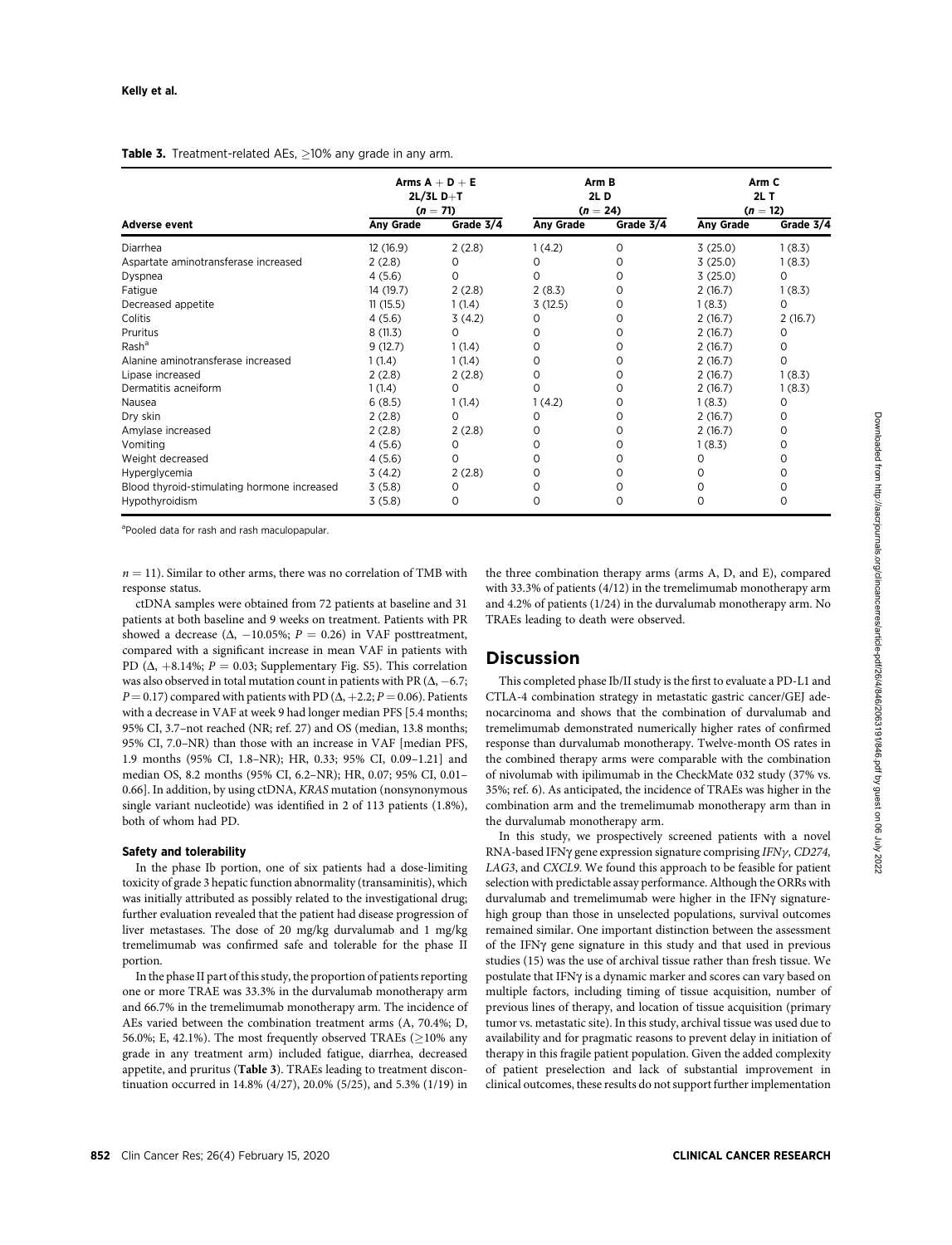of the IFNg gene signature for patient selection, as designed, in this population.

The use of PD-L1 expression as a biomarker for patient selection in advanced gastric cancer/GEJ cancer continues to evolve. In studies of pembrolizumab, PD-L1 status was assessed using the combined positive score (CPS), which counts PD-L1 staining in both tumor and peritumoral mononuclear cells (5). With the CPS, PD-L1– negative (CPS 0) tumors are associated with worse outcomes than PD-L1–positive tumors (CPS  $\geq$  1). These findings are consistent with a recent meta-analysis, suggesting that PD-L1 expression levels are associated with OS (28). However, in the current study, no clear difference in clinical activity based on PD-L1 status was observed. This may be explained by our use of PD-L1 staining in tumor cells only, as well as differences in patient cohorts and immunohistochemistry antibodies.

To validate additional biomarkers, we evaluated pretreatment and on-treatment levels of ctDNA in a subset of patients in this study. Although our sample size was small, ctDNA VAFs were consistently reduced after 9 weeks of therapy in responders but not in nonresponders. A decrease in VAF following 9 weeks of treatment correlated with longer PFS and OS, suggesting utility as an early indicator of clinical benefit (Supplementary Fig. S5). These findings have also been observed independently in other cancers and suggest that ctDNA may be a promising biomarker of response to ICIs in gastric cancer. Importantly, the utilization of ctDNA VAF changes should be evaluated in future studies as a method of determining response to treatment rather than relying solely on radiographic changes as measured by the RECIST criteria. This is particularly because clinical responses may be delayed and can infrequently be preceded by apparent progression (so-called pseudoprogression).

One possibility for the differences in efficacy observed in arm B (durvalumab monotherapy) and arm E (IFNg signature–high, durvalumab plus tremelimumab) compared with the other study arms may be a higher rate of enrolled patients with poor prognostic factors, as measured by RMH and GRIm scores. In a separate phase I trial, durvalumab monotherapy demonstrated a higher rate of OS in patients with eligibility characteristics similar to those in this study (17). The possibility that patients with more adverse features were enrolled in this study is supported by the observation that only 1 of 72 evaluated patients (1.4%) had an MSI-high tumor; this is lower than the 4% incidence normally noted in patients with metastatic disease and the 12% of patients (7/59) treated with nivolumab alone in CheckMate 032 (6).

A limitation of this study is the relatively small sample size in each cohort, which affected the statistical power and precluded the ability to distinguish between treatment arms. Per protocol, enrollment was stopped following interim analyses of efficacy. In addition, although pembrolizumab was active in patients who were MSI-H and those with EBV-associated gastric cancer/GEJ cancer (29), we are unable to conclude how the therapies in our study would perform in these specific populations. As mentioned above, there was a very low proportion of MSI-H patients. EBV status was not available, as testing viral status was not a standard practice at the time of this trial. Furthermore, a lack of available tissue precluded EBV testing retrospectively.

In summary, this is the second trial to investigate the efficacy of combination checkpoint inhibitors in gastric cancer/GEJ cancer and the first to assess a PD-L1 inhibitor with a CTLA-4 inhibitor. Although responses rates with durvalumab or tremelimumab monotherapy or in combination were low, the combination approach resulted in a 12 month OS rate of approximately 37%. These results highlight that a better understanding of the underlying immune microenvironment is paramount to prospectively identify which patients should receive combined checkpoint inhibitors. Biomarker strategies beyond PD-L1 expression, MSI status, and the use of IFN gene expression are ongoing.

#### Disclosure of Potential Conflicts of Interest

R.J. Kelly is an advisory board member/paid consultant for AstraZeneca, Bristol-Myers Squibb, Merck, Eli Lilly, Astellas, and Novartis. Y. Bang is an employee/paid consultant for AstraZeneca, Novartis, Genentech/Roche, MSD, Merck Serano, Bayer, Bristol-Myers Squibb, Eli Lilly, Taiho, Daiichi-Sankyo, Astellas, BeiGene, Green-Cross, Samyang Biopharm, Hanmi, Genexine, and GlaxoSmithKline, and reports receiving commercial research grants from AstraZeneca, Novartis, Genentech/Roche, MSD, Merck Serano, Bayer, Bristol-Myers Squibb, GlaxoSmithKline, Pfizer, Eli Lilly, Boeringer-Ingelheiim, Macrogenics, Boston Biomedical, FivePrime, Curis, Taiho, Takeda, Ono, Daiichi-Sankyo, Astellas, BeiGene, GreenCross, CKD Biopharma, and Genexine. D.V.T. Catenacci is an employee/paid consultant for Bristol-Myers Squibb, Merck, Taiho, Gritstone, Lilly, Genentech/Roche, Seattle Genetics, and Daichii Sankyo, and reports receiving speakers bureau honoraria from Foundation Medicine, Merck, Lilly, Guardant Health, Tempus, and Genentech/Roche. Zev A. Wainberg is an employee/paid consultant for AstraZeneca, Bayer, Merck, Lilly, and Bristol-Myers Squibb. J.C. Bendell is an employee/paid consultant for Gilead, Genetech/Roche, Bristol-Myers Squibb, Five Prime, Lilly, Merck, MedIumme, Celgene, Taiho, Macrogenics, GlaxoSmithKline, Novartis, OncoMed, LEAP, TG Thearpeutics, AstraZenca, BI, Daiichi Sankyo, Bayer, Incyte, Apexigen, Array, Sanofi, ARMO, Ipsen, Merrimack, Oncogenex, FORMA, Arch Oncology, Prelude Therapeutics, Phoenix Bio, Cyteir, Molecular Partners, Innate, Torque, Tizona, Janssen, Tolero, Translational Drug Development, Amgen, Settle Genetics, Moderna therapeutics, Tanabe Research Laboratories, Beigene, Continuum Clinical, and Agois, reports receiving commercial research grants from Gilead, Genentech/Roche, Bristol-Myers Squibb, Five Prime, Lilly, Merck, MedImmune, Celgene, EMD Serono, Taiho, Marcogenics, GlaxoSmithKline, Novartis, OncMed, LEAP, TG Therapeutics, AstraZenca, BI, Daiichi Sankyo, Bayer, Incyte, Apexigen, Koltan, SynDevRex, Forty Seven, AbbVie, Array, Onyx, Sanofi, Takeda, Eisai, Celldex, Agios, Cytomx, Nektar, ARMO, Boston Biomedical, Ispen, Merrimack, Tarveda, Tyrogenex, Oncogenex, Marshall Edwards, Pieries, Mersana, Calithera, Blueprint, Evelo, FORMA, Merus, Jacobio, Effector, Novocare, Arrys, Tracon, Sierra, Innate, Arch Oncology, Prelude Oncology, Unum Therapeutics, Vyriad, Harpoon, ADC, Amgen, Pfizer, Millennium, ImClone, Acerta Pharma, Rgenix, Bellicum, Gossamer Bio, and Arcus Bio, and other remuneration from Gilead, Genetech/Roche, Bristol-Myers Squibb, Lilly, Merck, Medimmune, Celgene, Taiho, Novartis, OncoMed, BI, ARMO, Ipsen, Oncogenex, and FORMA. C.S. Denlinger is an employee/paid consultant for Merck, Bristol-Myers Squibb, Eli Lilly, Astellas, Exelixis, QED Therapeutics, Carevive, Bayer, and Beigene. R. Leidner reports receiving commercial research grants from Bristol-Myers Squibb. H. Lenz is an advisory board member/unpaid consultant for Bristol-Myers Squibb, Merck KG, and Bayer. M.C. Rebelatto is an employee/paid consultant for and holds ownership interest (including patents) in AstraZeneca. P. Brohawn is an employee/paid consultant for AstraZeneca and Immunocore Ltd. P. He is an employee/paid consultant for AstraZeneca. J. McDevitt is an employee/paid consultant for Medimmune. J.M. Englert is an employee/paid consultant for Medimmune/AstraZeneca. G.Y. Ku is an employee/paid consultant for Merck, Pieris, Bristol-Myers Squibb, and Eli Lilly, reports receiving commercial research grants from AstraZeneca and Arog, other commercial research support from Bristol-Myers Squibb, Pieris, and Zymeworks, and speakers bureau honoraria from Dava Oncology. No potential conflicts of interest were disclosed by the other authors.

## Authors' Contributions

Conception and design: R.J. Kelly, Y.-J. Bang, M. Blum-Murphy, Y. Chao, M.C. Rebelatto, J. McDevitt, J. Englert

Development of methodology: R.J. Kelly, Y.-J. Bang, M.C. Rebelatto, P.Z. Brohawn, J. McDevitt, J. Englert

Acquisition of data (provided animals, acquired and managed patients, provided facilities, etc.): R.J. Kelly, J. Lee, Y.-J. Bang, K. Almhanna, M. Blum-Murphy, D. Catenacci, H.C. Chung, Z.A. Wainberg, M.K. Gibson, K.-W. Lee, J. Bendell, C.S. Denlinger, C.E. Chee, R. Leidner, H.-J. Lenz, P.Z. Brohawn, S. Sheth, G.Y. Ku Analysis and interpretation of data (e.g., statistical analysis, biostatistics, computational analysis): R.J. Kelly, Y.-J. Bang, K. Almhanna, D. Catenacci, H.C. Chung, Z.A. Wainberg, M.K. Gibson, C.S. Denlinger, H.-J. Lenz, Y. Chao, M.C. Rebelatto, P.Z. Brohawn, P. He, J. McDevitt, S. Sheth, J. Englert, G.Y. Ku Writing, review, and/or revision of the manuscript: R.J. Kelly, Y.-J. Bang, K. Almhanna, M. Blum-Murphy, D. Catenacci, H.C. Chung, Z.A. Wainberg,